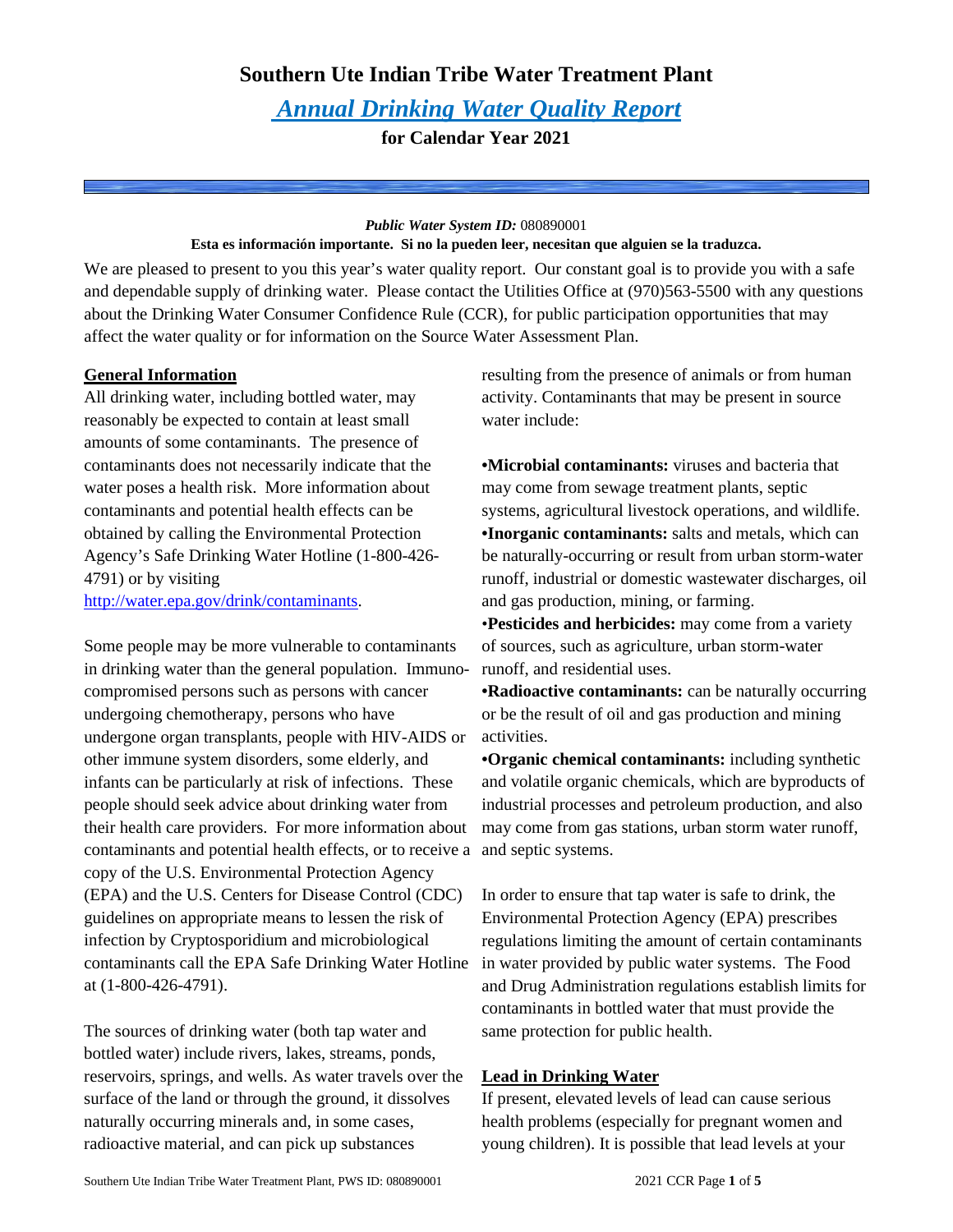home may be higher than other homes in the community as a result of materials used in your home's plumbing. If you are concerned about lead in your water, you may wish to have your water tested. When your water has been sitting for several hours, you can minimize the potential for lead exposure by flushing

your tap for 30 seconds to 2 minutes before using water for drinking or cooking. Additional information on lead in drinking water, testing methods, and steps you can take to minimize exposure is available from the Safe Drinking Water Hotline (1-800-426-4791) or at [http://www.epa.gov/safewater/lead.](http://www.epa.gov/safewater/lead)

#### **Our Water Source**

| <b>Source</b>          | <b>Source Type</b>   |
|------------------------|----------------------|
| <b>Los Pinos River</b> | <b>Surface Water</b> |

The source of the water treated at the Southern Ute Indian Tribe Water Treatment Plant is the Los Pinos River, also called the Pine River.

#### **Terms and Abbreviations**

- **Maximum Contaminant Level (MCL)** − The highest level of a contaminant allowed in drinking water.
- **Treatment Technique (TT)** − A required process intended to reduce the level of a contaminant in drinking water.
- **Action Level (AL)** − The concentration of a contaminant which, if exceeded, triggers treatment and other regulatory requirements.
- **Maximum Residual Disinfectant Level (MRDL)** − The highest level of a disinfectant allowed in drinking water. There is convincing evidence that addition of a disinfectant is necessary for control of microbial contaminants.
- **Maximum Contaminant Level Goal (MCLG)** − The level of a contaminant in drinking water below which there is no known or expected risk to health. MCLGs allow for a margin of safety.
- **Maximum Residual Disinfectant Level Goal (MRDLG)** − The level of a drinking water disinfectant, below which there is no known or expected risk to health. MRDLGs do not reflect the benefits of the use of disinfectants to control microbial contaminants.
- **Violation (No Abbreviation)** − Failure to meet a Colorado Primary Drinking Water Regulation.
- **Formal Enforcement Action (No Abbreviation)** − Escalated action taken by the State (due to the risk to public health, or number or severity of violations) to bring a non-compliant water system back into compliance.
- **Variance and Exemptions (V/E)** − Department permission not to meet a MCL or treatment technique under certain conditions.
- **Gross Alpha (No Abbreviation)** Gross alpha particle activity compliance value. It includes radium-226, but excludes radon 222, and uranium.
- **Picocuries per liter (pCi/L)** − Measure of the radioactivity in water.
- **Nephelometric Turbidity Unit (NTU)** − Measure of the clarity or cloudiness of water. Turbidity in excess of 5 NTU is just noticeable to the typical person.
- **Compliance Value (No Abbreviation)** Single or calculated value used to determine if regulatory contaminant level (e.g. MCL) is met. Examples of calculated values are the  $90<sup>th</sup>$  Percentile, Running Annual Average (RAA) and Locational Running Annual Average (LRAA).
- **Average (x-bar)** − Typical value.
- **Range (R)** − Lowest value to the highest value.
- **Sample Size (n)** − Number or count of values (i.e. number of water samples collected).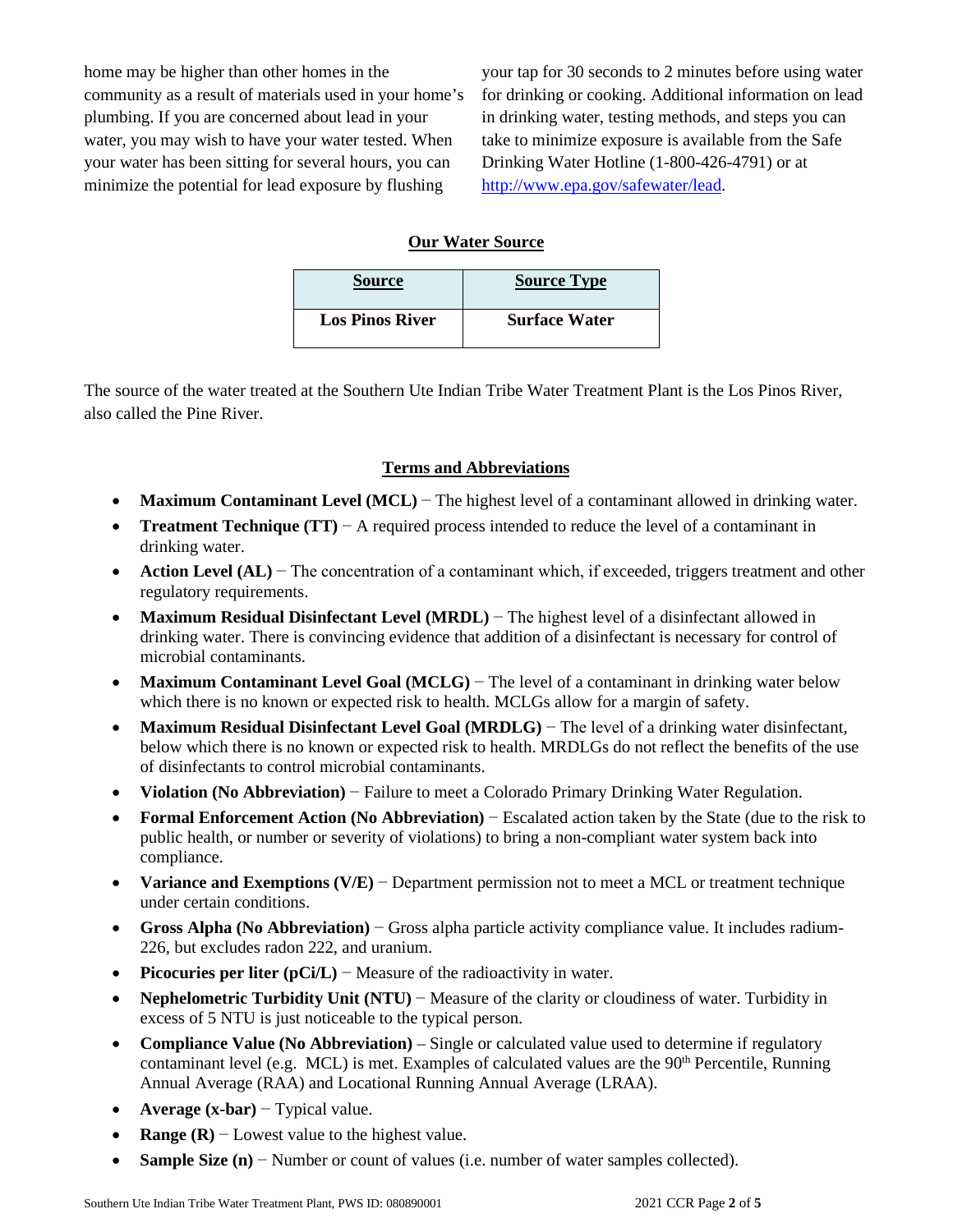- **Parts per million = Milligrams per liter (ppm = mg/L)** − One part per million corresponds to one minute in two years or a single penny in \$10,000.
- **Parts per billion = Micrograms per liter (ppb = ug/L)** − One part per billion corresponds to one minute in 2,000 years, or a single penny in \$10,000,000.
- **Parts per trillion = Nanograms per liter (ppt = ng/L)** − One part per trillion corresponds to one minute in 2,000,000 years, or a single penny in \$10,000,000,000.
- **Parts per quadrillion = Picograms per liter (ppq =**  $pg/L$ **)** One part per quadrillion corresponds to one minute in 2,000,000,000 years or one penny in \$10,000,000,000,000.
- **Not Applicable (N/A)** Does not apply or not available.

#### **Detected Contaminants**

The Southern Ute Water Treatment Plant routinely monitors for contaminants in your drinking water according to Federal Law. The following table(s) show all detections found in the period of January 1 to December 31, 2021 unless otherwise noted. The Environmental Protection Agency (EPA) requires us to monitor for certain contaminants less than once per year because the concentrations of these contaminants are not expected to vary significantly from year to year, or the system is not considered vulnerable to this type of contamination. Therefore, some of our data, though representative, may be more than one year old. Violations and Formal Enforcement Actions, if any, are reported in the next section of this report.

**Note:** If no tables appear in this section then no contaminants were detected in the last round of monitoring.

| Disinfectants Sampled in the Distribution System |      |                       |                           |             |                          |                                         |  |  |  |
|--------------------------------------------------|------|-----------------------|---------------------------|-------------|--------------------------|-----------------------------------------|--|--|--|
| Contaminant<br><b>Name</b>                       | Year | Range<br>$Low - High$ | Unit of<br><b>Measure</b> | <b>MRDL</b> | <b>MRDL</b><br>Violation | <b>Typical Sources</b>                  |  |  |  |
| Chlorine                                         | 2021 | $0.31 - 1.0$          | ppm                       | 4.0         | N <sub>0</sub>           | Water additive used to control microbes |  |  |  |

| <b>Summary of Disinfectants Sampled in the Distribution System</b> |                                                                                |                             |                  |                                         |  |  |  |  |  |  |
|--------------------------------------------------------------------|--------------------------------------------------------------------------------|-----------------------------|------------------|-----------------------------------------|--|--|--|--|--|--|
| <b>Contaminant</b>                                                 | <b>Results</b><br><b>TT</b><br><b>TT Requirement</b><br><b>Typical Sources</b> |                             |                  |                                         |  |  |  |  |  |  |
| <b>Name</b>                                                        |                                                                                |                             | <b>Violation</b> |                                         |  |  |  |  |  |  |
|                                                                    |                                                                                |                             |                  |                                         |  |  |  |  |  |  |
| Chlorine                                                           | Lowest monthly                                                                 | For any two consecutive     | No.              | Water additive used to control microbes |  |  |  |  |  |  |
|                                                                    | percentage of samples                                                          | months, At least 95% of     |                  |                                         |  |  |  |  |  |  |
|                                                                    | meeting TT                                                                     | samples (per month) must be |                  |                                         |  |  |  |  |  |  |
|                                                                    | requirement: 100%                                                              | detectable                  |                  |                                         |  |  |  |  |  |  |
|                                                                    |                                                                                |                             |                  |                                         |  |  |  |  |  |  |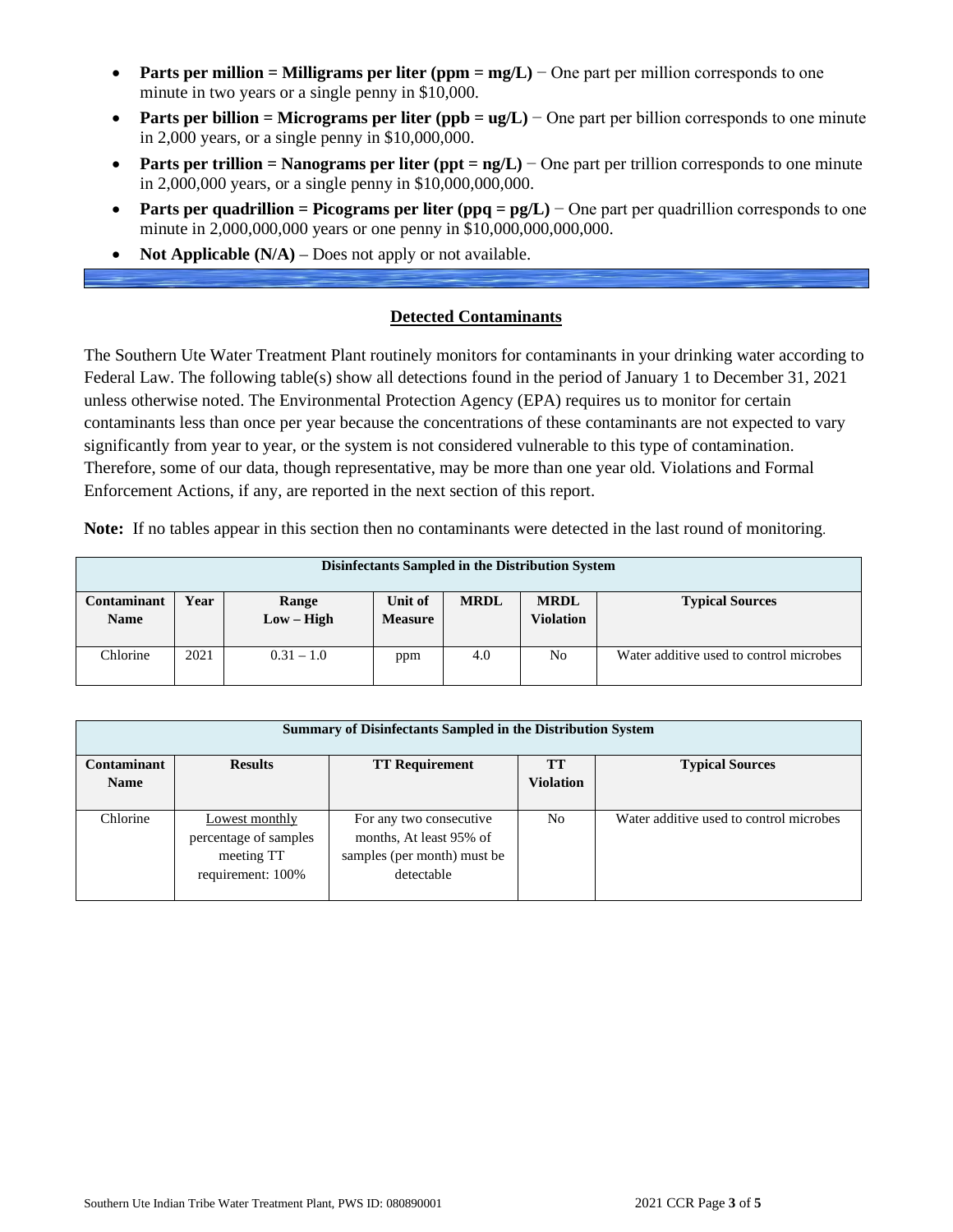|                            | <b>Lead and Copper Sampled in the Distribution System</b> |                                       |                              |                           |                                      |                                              |                                                           |                                                                               |  |  |
|----------------------------|-----------------------------------------------------------|---------------------------------------|------------------------------|---------------------------|--------------------------------------|----------------------------------------------|-----------------------------------------------------------|-------------------------------------------------------------------------------|--|--|
| Contaminant<br><b>Name</b> | <b>Time</b><br>Period                                     | 90 <sup>th</sup><br><b>Percentile</b> | <b>Sample</b><br><b>Size</b> | Unit of<br><b>Measure</b> | 90 <sup>th</sup><br>Percentile<br>AL | <b>Sample</b><br><b>Sites</b><br>Above<br>AL | 90 <sup>th</sup><br>Percentile<br>AL<br><b>Exceedance</b> | <b>Typical Sources</b>                                                        |  |  |
| Copper                     | 6/17/2021                                                 | 0.127                                 | 10                           | ppm                       | 1.3                                  | $\theta$                                     | N <sub>o</sub>                                            | Corrosion of<br>household plumbing<br>systems; Erosion                        |  |  |
| Lead                       | 6/17/2021                                                 | 1.4                                   | 10                           | ppb                       | 15                                   | $\theta$                                     | N <sub>0</sub>                                            | Corrosion of<br>household plumbing<br>systems; Erosion of<br>natural deposits |  |  |

| Disinfection Byproducts Sampled in the Distribution System |      |         |                          |                           |            |                        |                                              |                                |                                             |  |
|------------------------------------------------------------|------|---------|--------------------------|---------------------------|------------|------------------------|----------------------------------------------|--------------------------------|---------------------------------------------|--|
| <b>Name</b>                                                | Year | Average | Range<br>$Low -$<br>High | Unit of<br><b>Measure</b> | <b>MCL</b> | <b>MCLG</b>            | <b>Highest</b><br>Compliance<br><b>Value</b> | <b>MCL</b><br><b>Violation</b> | <b>Typical Sources</b>                      |  |
| Total<br>Haloacetic<br>Acids<br>(HAA5)                     | 2021 | 24      | 24                       | ppb                       | 60         | N/A                    | 24                                           | N <sub>o</sub>                 | Byproduct of drinking<br>water disinfection |  |
| Total<br>Trihalome<br>thanes<br>(TTHM)                     | 2021 | 43      | 43                       | ppb                       | 80         | N/A                    | 43                                           | No                             | Byproduct of drinking<br>water disinfection |  |
| Chlorite                                                   | 2020 | .076    | .068-.076                | ppm                       | 1          | $\cdot$ <sup>8</sup> . | .076                                         | N <sub>o</sub>                 | Byproduct of drinking<br>water disinfection |  |

| Disinfectants Sampled at the Entry Point to the Distribution System |      |         |               |                |                         |                  |                                |  |  |  |
|---------------------------------------------------------------------|------|---------|---------------|----------------|-------------------------|------------------|--------------------------------|--|--|--|
| Contaminant                                                         | Year | Average | Range         | Unit of        | <b>TT/MRDL</b>          | <b>TT/MRDL</b>   | <b>Typical Sources</b>         |  |  |  |
| <b>Name</b>                                                         |      |         | $Low - High$  | <b>Measure</b> | Requirement             | <b>Violation</b> |                                |  |  |  |
|                                                                     |      |         |               |                |                         |                  |                                |  |  |  |
| Chlorine                                                            | 2021 | 1.21    | $0.75 - 1.77$ | ppm            | $TT = No$ more          | N <sub>0</sub>   | Water additive used to control |  |  |  |
|                                                                     |      |         |               |                | than 72 hours           |                  | microbes                       |  |  |  |
|                                                                     |      |         |               |                | with a residual         |                  |                                |  |  |  |
|                                                                     |      |         |               |                | below $.2 \text{ mg/L}$ |                  |                                |  |  |  |
|                                                                     |      |         |               |                |                         |                  |                                |  |  |  |